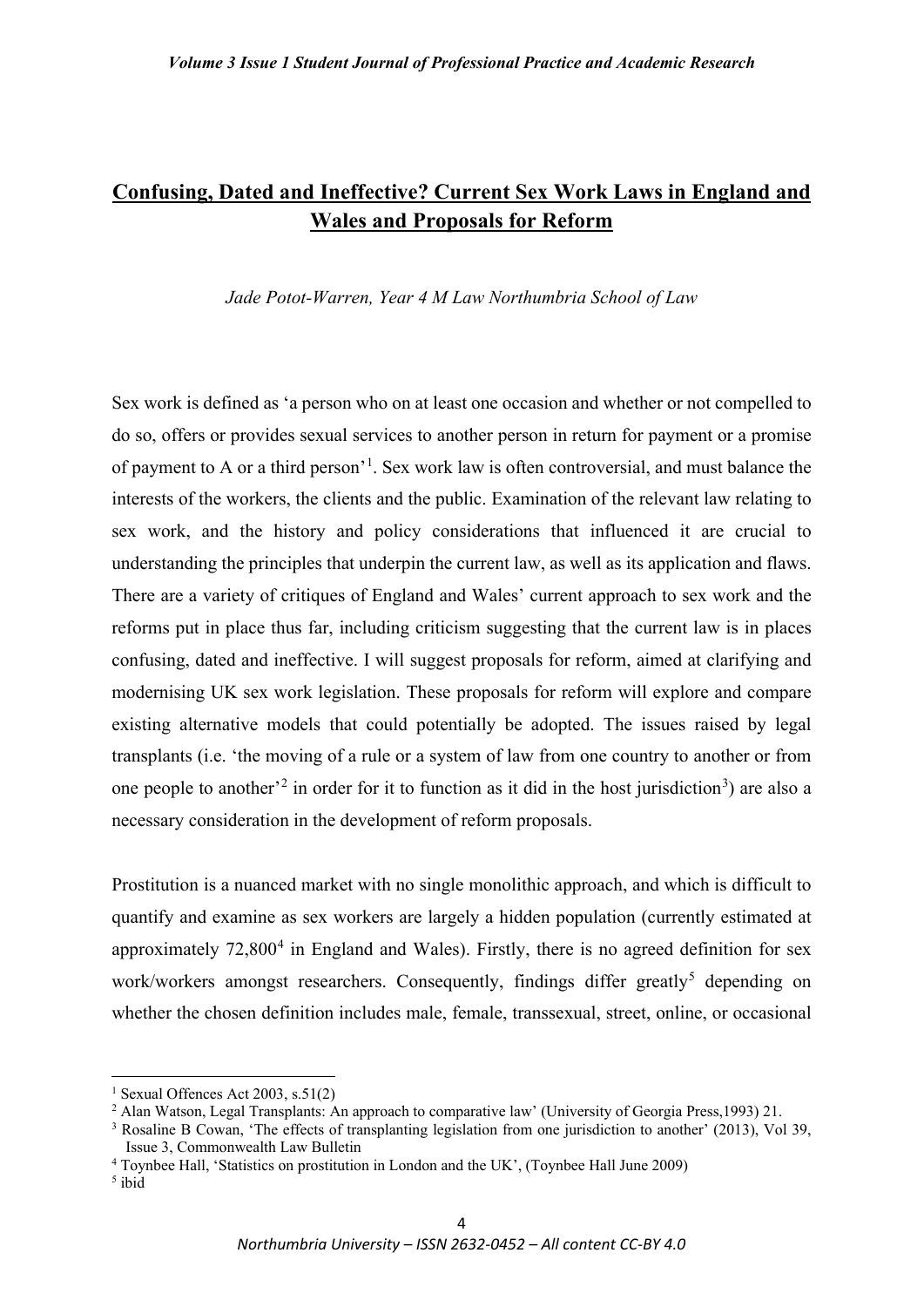work. In addition, how sex workers identify themselves (or do not identify themselves as the case may be) may cause some difficulties. Many sex workers may not in fact consider themselves sex workers, particularly where the sex work is only occasional or is escort work<sup>[6](#page-1-0)</sup>. The representation of the sex work markets is also problematic. The street market – which accounts for only around 28% of the sex work market<sup>[7](#page-1-1)</sup> - is often overrepresented, particularly because street sex workers are the most visible and easily accessible. The street market also attracts media attention, which sensationalises the sex work industry and almost exclusively focuses on female sex workers<sup>[8](#page-1-2)</sup>, overlooking other markets and making male and transsexual workers an even less visible population. In contrast, the 'off-street' market of sex work is much less visible, although it is growing<sup>[9](#page-1-3)</sup>. Generally, the street market has a lower age of entry<sup>[10](#page-1-4)</sup>, because unlike in brothels, escort services and so on, there are no controls or limits imposed by managers or websites. Many brothels also will not employ sex workers with drug problems, and so these sex workers turn to the street market to finance their addiction.

Historically, the law relating to sex work was primarily nuisance centred. Emphasis was on the public/private divide as criminal law was 'not charged to enter into matters of private moral conduct'<sup>[11](#page-1-5)</sup> but rather it's role was 'to preserve public order and decency, to protect the citizen from what is offensive and injurious'[12.](#page-1-6) Consequently, the law principally aimed to criminalise women on the streets and eliminate 'unsightly' brothels. Reform has been attempted through the Sexual Offences Act (SOA) (2003) and the Policing & Crime Act (PCA) (2009).

The SOA demonstrates a shift in legislative focus, changing from targeting nuisance to targeting management, exploitation and pimps to reflect the growing concerns surrounding trafficking and exploitation. A principle concern with this act, is the definition of prostitute this act sets out, namely the inclusion of 'whether or not compelled to do so<sup>[13](#page-1-7)</sup>. There is no

<span id="page-1-0"></span><sup>6</sup> Erin Fitzgerald et al., 'Meaningful Work: Transgender Experiences in the Sex Trade', (National Centre Transgender Equality, 2015)

<span id="page-1-1"></span><sup>7</sup> Hillary Kinnel, *Violence and Sex Work in Britain*, (Willan Publishing 2008)

<span id="page-1-2"></span><sup>8</sup> Beran K, 'Revisiting the Prostitution Debate: Uniting Liberal and Radical Feminism in Pursuit of Policy Reform' (2012)  $30(1)$  LAW  $\&$  INEQ <https://scholarship.law.umn.edu/cgi/viewcontent.cgi?article=1140&context=lawineq> accessed 27/03/2018

<span id="page-1-3"></span><sup>9</sup> Teela Sanders, Jane Scoular, Rosie Campbell, Jane Pitcher, Jane Pitcher, Stewart Cunningham, *Internet Sex Work: Beyond the Gaze*, (Palgrave, 2018)

<span id="page-1-4"></span><sup>&</sup>lt;sup>10</sup> Marianne Hester, Nicole Westmarland, 'Tackling Street Prostitution: A Holistic Approach', (Home Office Research, Development and Statistics Directorate, 2004)

<span id="page-1-5"></span><sup>&</sup>lt;sup>11</sup> Home Office, Scottish Home Department Report of the Committee on Homosexuality Offences and Prostitution (Cmnd 247, 1957)

<span id="page-1-6"></span> $12$  ibid

<span id="page-1-7"></span> $13$  Sexual Offences Act 2003, s.51(2)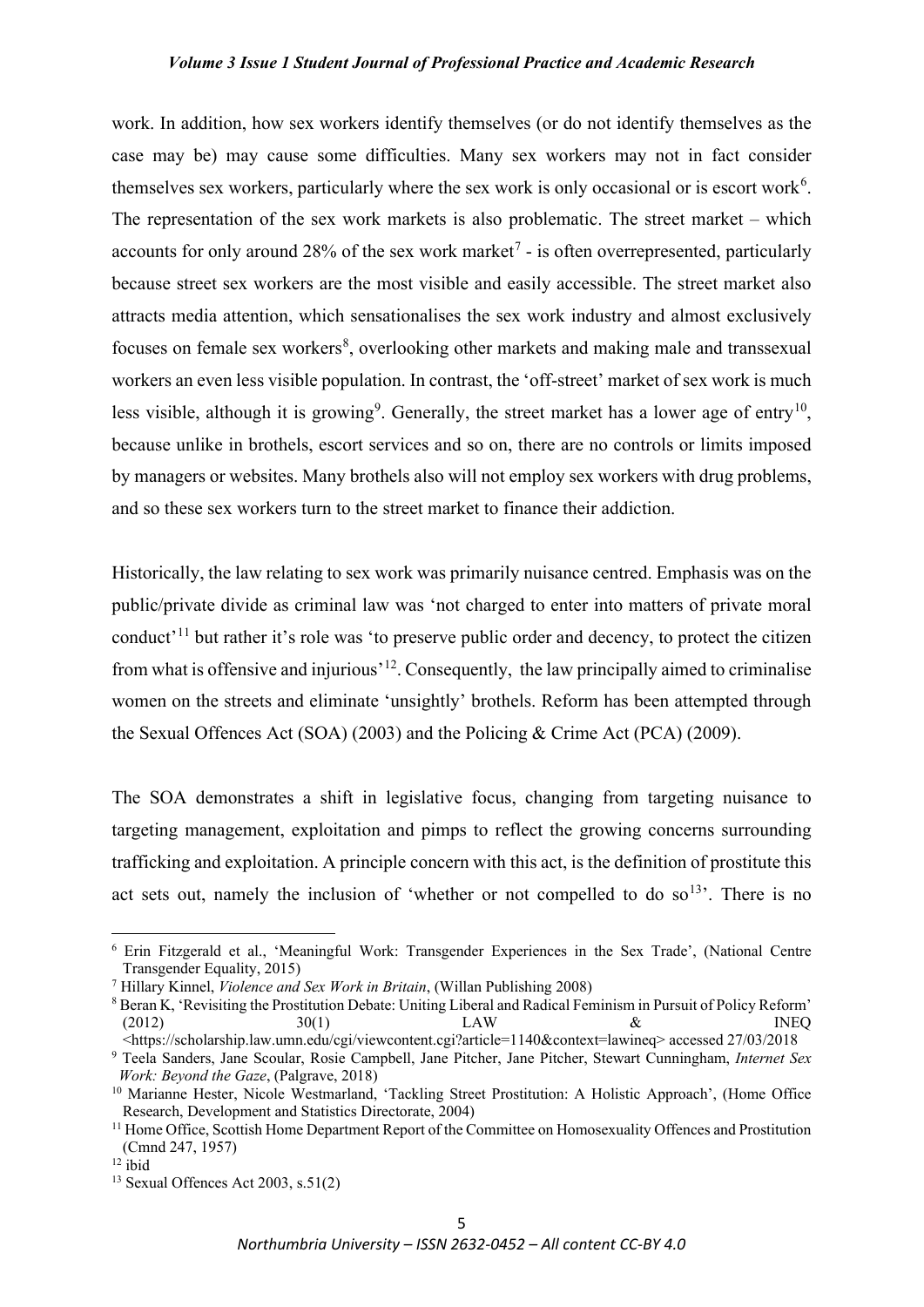differentiation between prostitution where the sex worker has chosen to do sex work and 'forced' prostitution, i.e. exploitation or trafficking. Therefore, the act is ineffective in targeting management and prostitution in general and dangerously, not only criminalises but also fails to protect victims of forced prostitution.

The Coordinated Prostitution Strategy of 2006 brought some focus back to targeting nuisance, though it did include aims to reduce all form of commercial sexual exploitation. Its key objectives were to challenge the idea that street prostitution was inevitable; to overall reduce street prostitution; and to ameliorate the safety and quality of life of communities affected by prostitution, including those directly involved in street sex markets<sup>[14](#page-2-0)</sup>. Following the recommendations of the 2006 strategy, the PCA (2009) was introduced for further reform and reflected the shift towards targeting the client, based on the idea that sex work could be reduced by targeting demand. One of the most significant and arguably, dangerous effects of the Act was the introduction of the strict liability offence (one can be liable for the actus reus alone – 'there is no mens rea element to prove') of 'Causing, inciting or controlling prostitution for gain<sup>[15](#page-2-1)</sup>. In practice, the only way a sex worker may legally sell sex is if they are 'working alone, in a property they own, without explicitly advertising or financially supporting another person'[16.](#page-2-2) The sheer breadth of what could constitute 'control' leaves sex workers at a potentially even higher risk of harm. For example, landlords or people employed as maid or security for sex workers may deemed to be 'in control' (and therefore liable) because they stand to gain from the prostitution as it provides their employment. This hugely restricts the degree of control a sex worker has in how and where they conduct their business and leaves them extremely vulnerable.

Section 14 of the 2009 Act which governs the paying for sexual services of a prostitute subject to force is also problematic - more specifically, subsection 2, which states that, in determining whether the client has committed an offence, it is irrelevant 'whether A [the client] is, or ought to be, aware that C [a third person] has engaged in exploitative conduct<sup> $17$ </sup>. It is only right that paying for the sexual service of a prostitute subjected to force be an offence – as this relates to abuse and even trafficking, not sex work. However, several issues arise from the irrelevance of

<span id="page-2-1"></span><span id="page-2-0"></span><sup>&</sup>lt;sup>14</sup>Home Office, *A Coordinated Prostitution Strategy*, (London 2006)<sup>15</sup> Sexual Offences Act 2003, s.52-53

<span id="page-2-2"></span><sup>16</sup> Teela Sanders, Sex Work: A Risky Business (Willan: Devon, 2005) 94.

<span id="page-2-3"></span><sup>&</sup>lt;sup>17</sup> Policing and Crime Act 2009, s.14(2)(b)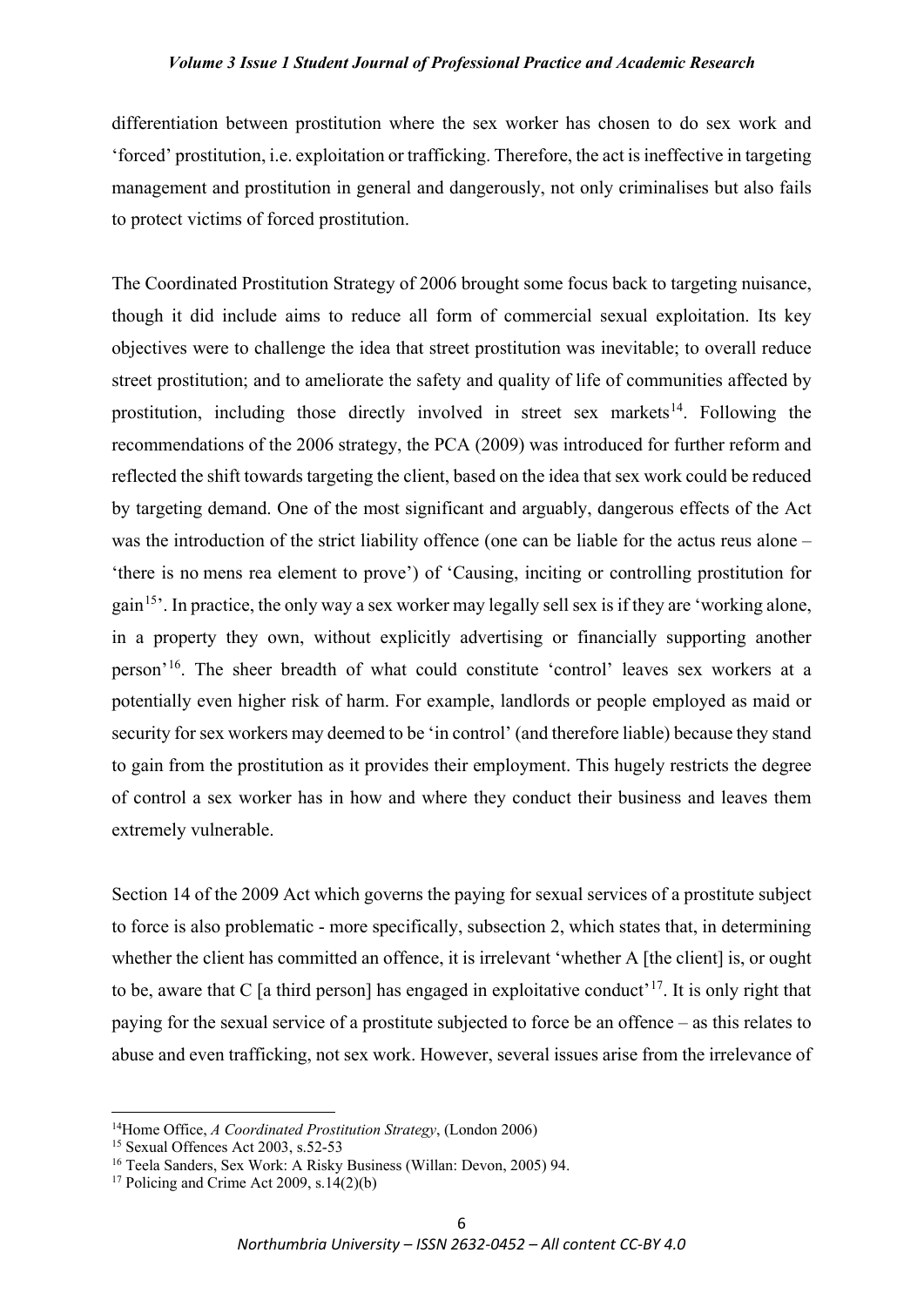the client's knowledge. Although the strict liability element of this offence was intended to increase the likelihood of conviction, in practice it means that a client can be liable whether there was any way of knowing the sex worker was subjected to force<sup>[18](#page-3-0)</sup> or not. Therefore, where clients might otherwise report suspected force, abuse or exploitation, they are less likely to do so in case they are found to have committed an offence, thus making those subjected to exploitation even less visible and therefore less likely to receive the help and protection they need<sup>[19](#page-3-1)</sup>. Furthermore, this section is rarely used<sup>[20](#page-3-2)</sup> as coercion or 'force' is difficult to establish which makes it ineffective in preventing exploitation and deterring the purchase of sexual services, instead leaving sex workers open to harm.

The significant amount of legislation and frequent shifts in its underpinning ideology over a span of only 6 years demonstrates how controversial and even subjective sex work and the perceived issues can be. Furthermore, it is another example of the difficulties of legislating for a hidden population – it can be unclear who or what should be targeted and the scale of the issue at hand, consequently decisions are based largely on estimations which in turn may produce ineffective and unclear laws. Approaches to sex work are broadly divided into professionalisation or criminalisation. UK legislation focuses on sex work and the issues it raises as criminal matters<sup>[21](#page-3-3)</sup>, which inevitably precludes sex workers from being acknowledged as potential victims, professionals in their own right or anything other than criminals. Consequently, sex workers are left open to harm with no recourse for protection against harm or exploitation. June 2016 saw somewhat of a deviation from the criminalisation approach taken thus far, when the Home Affairs Select Committee's inquiry<sup>[22](#page-3-4)</sup> concluded that the laws relating to brothel keeping and soliciting should be decriminalised to promote the safety of sex workers rather than criminalising them<sup>23</sup>. These findings were prompted by an increased awareness of the risks the current sex work legislation posed to both sex workers and the wider

<span id="page-3-0"></span><sup>18</sup> Sarah Kingston and Terry Thomas, 'The Police, Sex Work, and Section14 of the Policing and Crime Act 2009', (2014) 53 Howard Journal of Criminal Justice 255 260  $19$  Laura Graham, 'Governing sex work through crime: creating the context for violence and exploitation'

<span id="page-3-1"></span><sup>(2017)</sup> 81(3) The Journal of Criminal Law 201

<span id="page-3-2"></span><sup>&</sup>lt;sup>20</sup> Sarah Kingston and Terry Thomas, 'The Police, Sex Work, and Section14 of the Policing and Crime Act 2009', 53 Howard Journal of Criminal Justice 255 at 262 (2014).

<span id="page-3-3"></span><sup>&</sup>lt;sup>21</sup> Laura Graham, 'Governing sex work through crime: creating the context for violence and exploitation' (2017) 81(3) The Journal of Criminal Law 201

<span id="page-3-4"></span><sup>&</sup>lt;sup>22</sup> Home Office, Paying the Price: A Consultation Paper on Prostitution (Home Office: London, 2004); Home Office, A Coordinated Prostitution Strategy (Home Office: London, 2006); Home Office, Tackling the Demand for Prostitution: A Review (Home Office: London, 2008); APPG, All Party Parliamentary Group on Prostitution and the Global Sex Trade, Shifting the Burden: Inquiry to Assess the Operation of the Current Legal Settlement on Prostitution in England and Wales (APPG: London, 2014).

<span id="page-3-5"></span><sup>&</sup>lt;sup>23</sup> House of Commons Home Affairs Committee, Prostitution, HC 26 (2016), para. 102.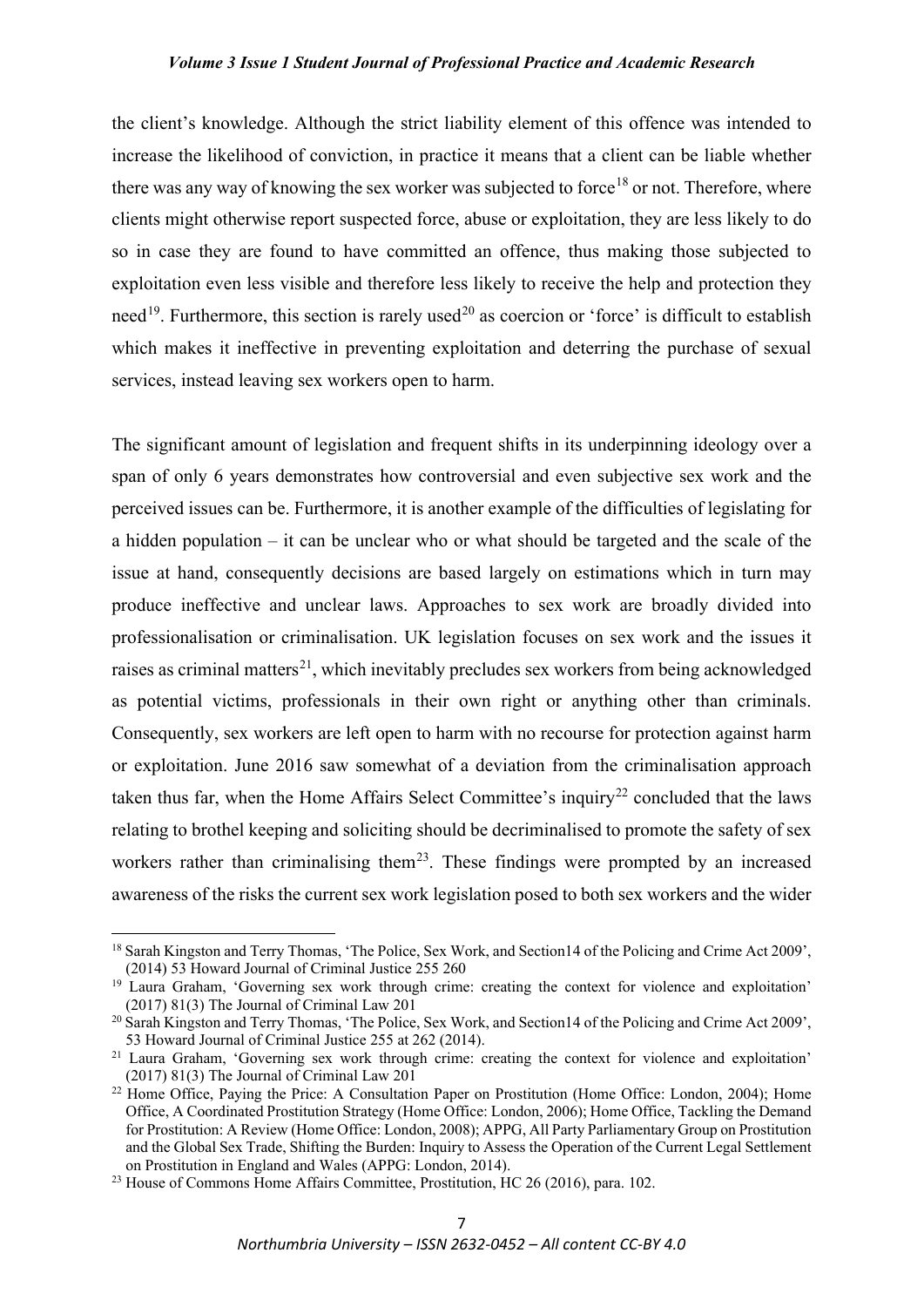community, and consequently should be the catalyst for a change in England and Wales' legislative approach and for reform of what is currently, at least in places, outdated and ineffective law. When considering reform options, it is important to have regard to the influences and ideology which shape the reform and particularly relevant here are feminist approaches.

Diversity in feminist thought stems from a complex cultural, class, race, national, sexual and other differences<sup>24</sup>. Two of the main schools of feminist thought are Radical and Liberal feminism. A radical feminist perspective draws no distinction between voluntary sex work and forced prostitution, arguing that prostitution is inherently abusive and "a form of male sexual violence against women"[25](#page-4-1). Rebuking arguments that prostitution is a choice, radical feminists instead argue that prostitution can never be freely chosen because it is rooted in the sale (and therefore objectification) of women's body<sup>[26](#page-4-2)</sup>. In contrast to this is the liberal feminism approach which argues that "humans are rational, autonomous individuals"<sup>[27](#page-4-3)</sup> and as such, a sex worker is an independent contractor who is able to start and stop transactions<sup>28</sup>. Liberal feminism is centred on using the law to bring about change, calling for decriminalisation and/or regulation of the industry on the basis that "autonomy over one's body includes the right to offer a sexual service in exchange for money, goods, or other services"<sup>[29](#page-4-5)</sup>.

The 'prostitution as abuse' approach of radical feminists is, in my opinion, an overly moralistic one, which by holding sex to be something which can affect one's worth and esteem suggests an inherent connection between sex/sexuality and selfhood. This connection appears exaggerated, when in reality it is much subtler and for some, perhaps even non-existent – many sex workers simply view their profession as work and do not consider it demeaning<sup>[30](#page-4-6)</sup>. Moreover, I would argue that a distinction between sex work/prostitution and forced prostitution could and should be drawn. Arguably, there is no such thing as 'forced prostitution', this is in fact exploitation, perhaps even trafficking, and should therefore be dealt

<span id="page-4-0"></span><sup>24</sup> Judith Lorber, *The Variety of Feminisms and their Contribution to Gender Equality,* (Oldenburg 1997)

<span id="page-4-1"></span><sup>25</sup> Sheila Jeffreys, *The idea of prostitution*, (Spinifex Press 1997) p. 5

<span id="page-4-2"></span><sup>26</sup> Catharine MacKinnon, *Toward a Feminist Theory of the State*, (Harvard University Press 1989)

<span id="page-4-3"></span><sup>27</sup> Sally J Scholtz, Feminism (Oxford: Oneworld Publications 2010), 15.

<span id="page-4-4"></span><sup>28</sup> Carole Pateman, *The Sexual Contract,* (Stanford University Press, 1995), p. 202.

<span id="page-4-5"></span><sup>29</sup> Kimberly Lux (2009), *'Work, Violence, or Both? Framing the Sex Trade and Setting an Agenda for Justice', (University of Chicago Advocates Forum 2009) p.1-14*

<span id="page-4-6"></span><sup>30</sup> Anti-Slavery International, October 1993, p. 4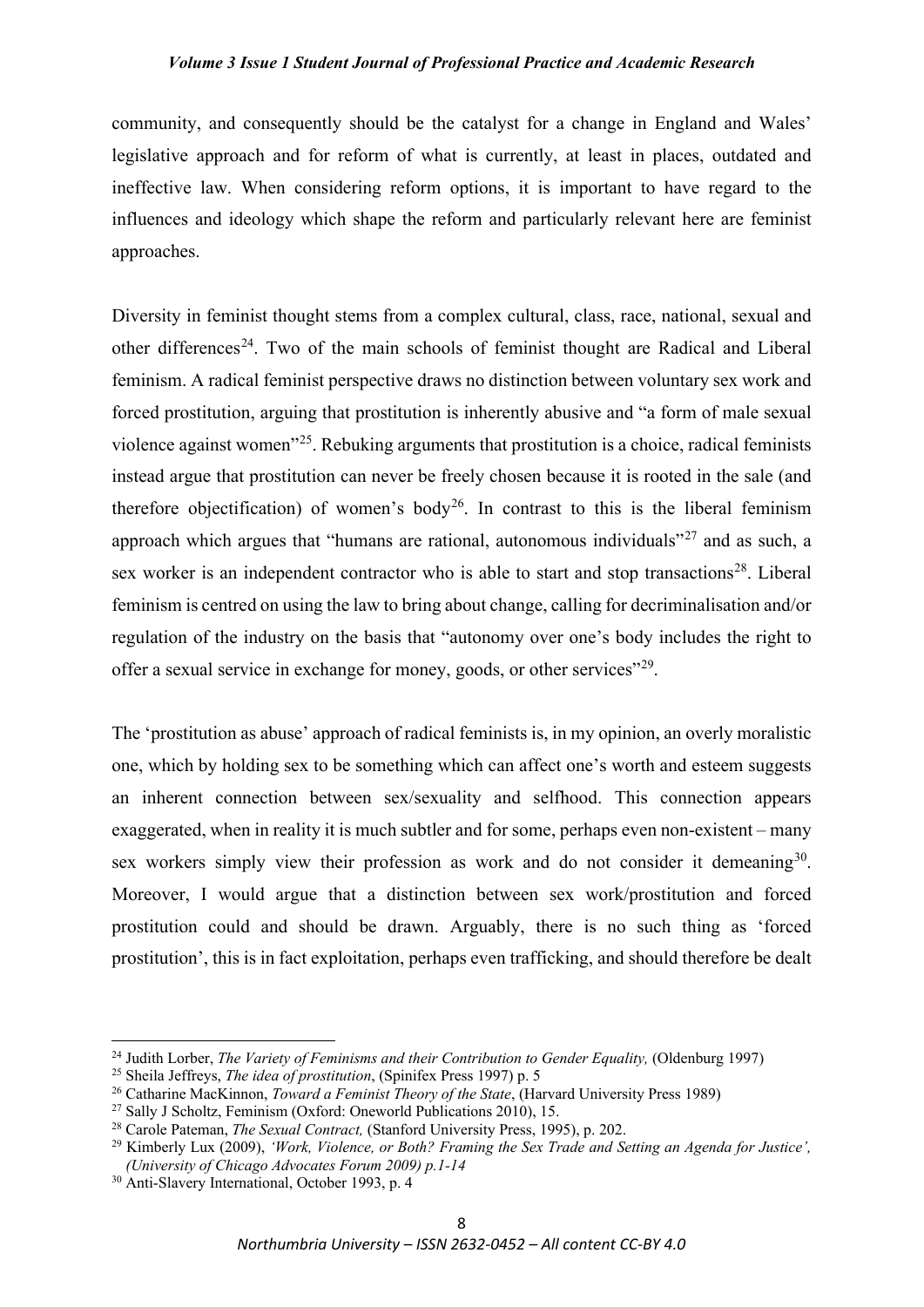with differently in the law to reflect this, offering protection and decriminalisation for the victim, and harsher punishments for the client/exploiter to reflect the harm caused.

I would also argue that radical feminism adopts too theoretical an approach as it focuses on symbolism and 'value' but offers few effective practical solutions. Sex work/prostitution, will most likely happen regardless of the legislative stance. Therefore, it would seem to be in the interest of all sex workers to acknowledge this and regulate sex work accordingly in the law to ensure safety of those involved. Whilst I acknowledge there may be an ideological battle to be fought regarding permanent demand for sexual services and objectification or domination of women, this is of little help to sex workers currently suffering or at risk because of the current legislation. Through the media's (and to an extent, the law's) construction of prostitutes as social outcasts, the public subconsciously views prostitutes as legitimate targets of violence, in turn reinforcing social hierarchies<sup>[31](#page-5-0)</sup>. There is a need for laws which enable sex workers to work safely and which provide support and legal protection for victims. The approach taken by New Zealand exemplifies such legislation, and has proven immensely successful in achieving these aims.

The New Zealand model is constructed around the decriminalisation of sex work between adults, with certain restraints, such as prohibiting child sex work<sup>[32](#page-5-1)</sup> and imposing regulations on advertising<sup>[33](#page-5-2)</sup> and brothels<sup>[34](#page-5-3)</sup>, in place. The 2003 Prostitution Reform Act (PRA) has provided a vital framework for sex workers, enabling them to report violence and harassment, resolve employment disputes and seek health care. Although the stigma cannot be 'legislated away', the law reflects the shift in attitudes and has served as a catalyst to reduce the stigma. Studies have also confirmed the success of this model in improving relations with the police and encouraging access to health care: of 772 sex workers interviewed around the country, 73% said they chose to work for the money, 87% visited the doctor regularly (though only about half revealed their occupation) and 60% felt that the police cared for their safety. Interestingly, there has not been an increase in the number of sex workers, thus refuting the argument that a more permissive approach would in fact encourage prostitution. However, the current New

<span id="page-5-0"></span><sup>&</sup>lt;sup>31</sup> Ann Russo, *'Lesbians*, Prostitutes, and Murder: Media Constructs Violence Constructs Power' in Martha A. Fineman and Martha T. McCluskey (eds), *Feminism, Media & The Law* (OUP, 1997)

<span id="page-5-1"></span><sup>32</sup> Prostitution Reform Act (2003), s.20-23

<span id="page-5-2"></span> $33$  Prostitution Reform Act (2003), s.11

<span id="page-5-3"></span><sup>&</sup>lt;sup>34</sup> Prostitution Reform Act (2003), s.8-9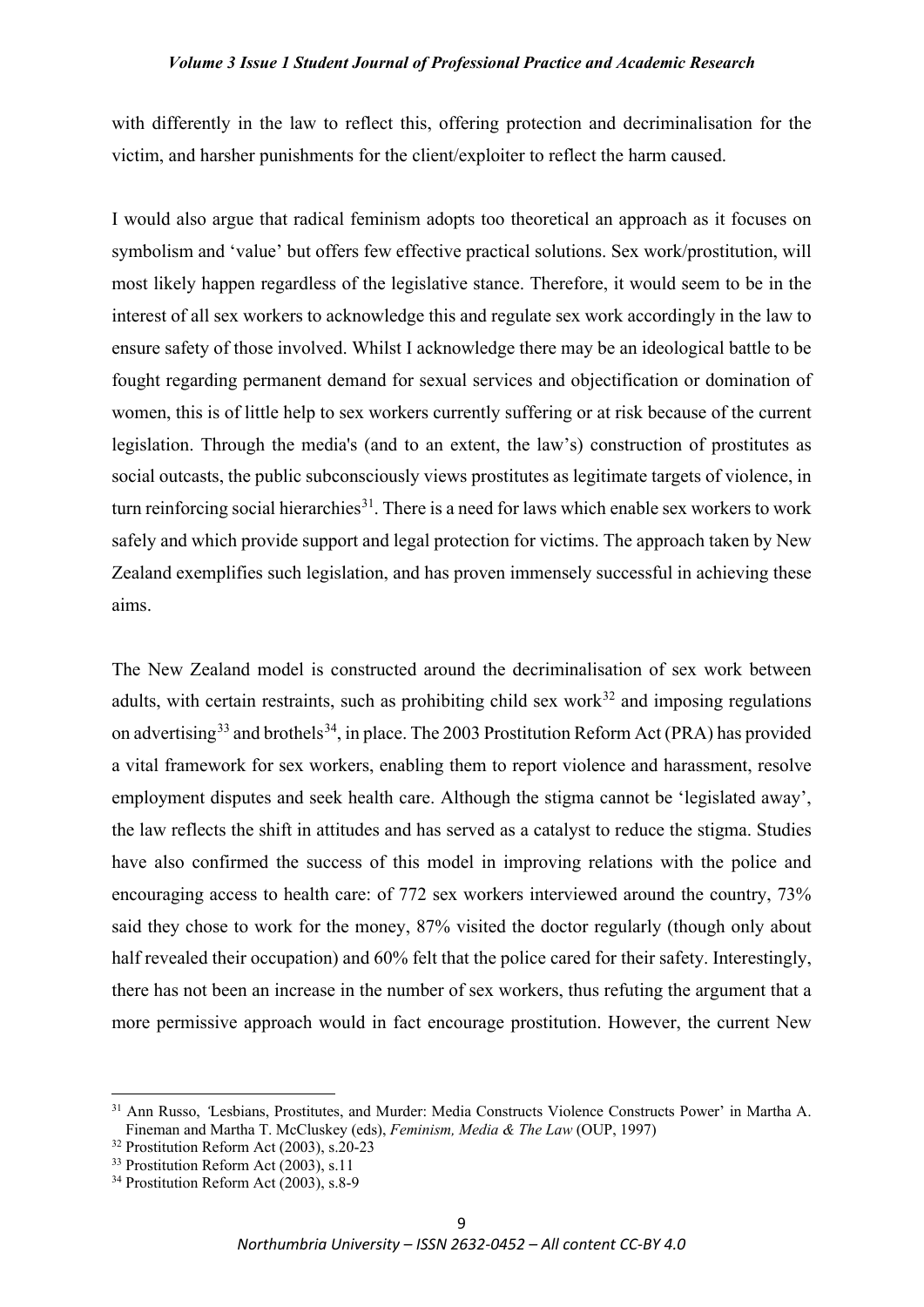Zealand model bars migrant workers from the industry<sup>35</sup>, leaving them potentially vulnerable to marginalisation and harm. There are also reports of instances where brothels are not consistently closely or regularly monitored [36](#page-6-1). This may be because the industry has developed since the original reformation in 2003, and it may be timely to update or reinforce certain provisions. The adoption of the New Zealand model would allow England and Wales to officially recognise sex workers as legitimate workers, granting them protection through better relations with the police and access to employment law. Importantly, this model would appear to be appropriate to both the social and legal culture of England and Wales, and legal transplants are likely to be successfully implemented where the legal institutions are functionally comparable $37$ .

In contrast, the Nordic abolitionist model is another popular recommendation for reform in England and Wales, as current legislation already seems to be 'mimicking the abolitionist tone of Sweden, short of criminalising all purchases of sexual services and decriminalising the activities of those who sell sex'[38](#page-6-3). This model is founded upon the premise that all sex work is inherently abusive, the aim being to reduce the sex industry and send a symbolic message that women are not for sale, which was implemented by the criminalisation of the purchaser and decriminalisation of the prostitutes. Also introduced, were social programmes to educate and deter women from entering prostitution and to encourage and support women in exiting prostitution<sup>39</sup>.

In an effort intended to protect sex workers - or specifically, women in the sex industry - the move to decriminalise sex workers is a positive one. There are however, significant problems with this model. Firstly, the social welfare provision, although good in theory, is extremely narrow, targeted primarily at women and women who want to exit, <sup>[40](#page-6-5)</sup> claiming that the majority

<span id="page-6-0"></span><sup>&</sup>lt;sup>35</sup> Prostitution Reform Act (2003), s.19

<span id="page-6-1"></span><sup>36</sup> Julie Bindel, *The Pimping of Prostitution: Abolishing the Sex Work Myth*, (Palgrave, 2017)

<span id="page-6-2"></span><sup>&</sup>lt;sup>37</sup> Mary Gardiner, "Come Spring: The Australian Fair Pay Commission as Legal Transplants" (2007) 20 AJLL 159 at  $160 - 1$ .

<span id="page-6-3"></span><sup>38</sup> Anna Carline, Jane Scoular, Eilis Ward (ed), Gillian Wylie (ed), 'Almost abolitionism: the peculiarities of prostitution policy in England and Wales', (Oxon 2017) Feminism, Prostitution and the State Abingdon: the Politics of Neo-abolitionism., pp. 103-120

<span id="page-6-4"></span><sup>&</sup>lt;sup>39</sup> Max Waltman, 'Prohibiting Sex Purchasing and Ending Trafficking: The Swedish Prostitution Law', (2011) 33(1) MJIL <https://repository.law.umich.edu/mjil/vol33/iss1/507> accessed 12/04/2017

<span id="page-6-5"></span><sup>40</sup> Coalition Against Trafficking in Women Australia (2017), *'Demand Change: Understanding the Nordic approach to prostitution'*, p.12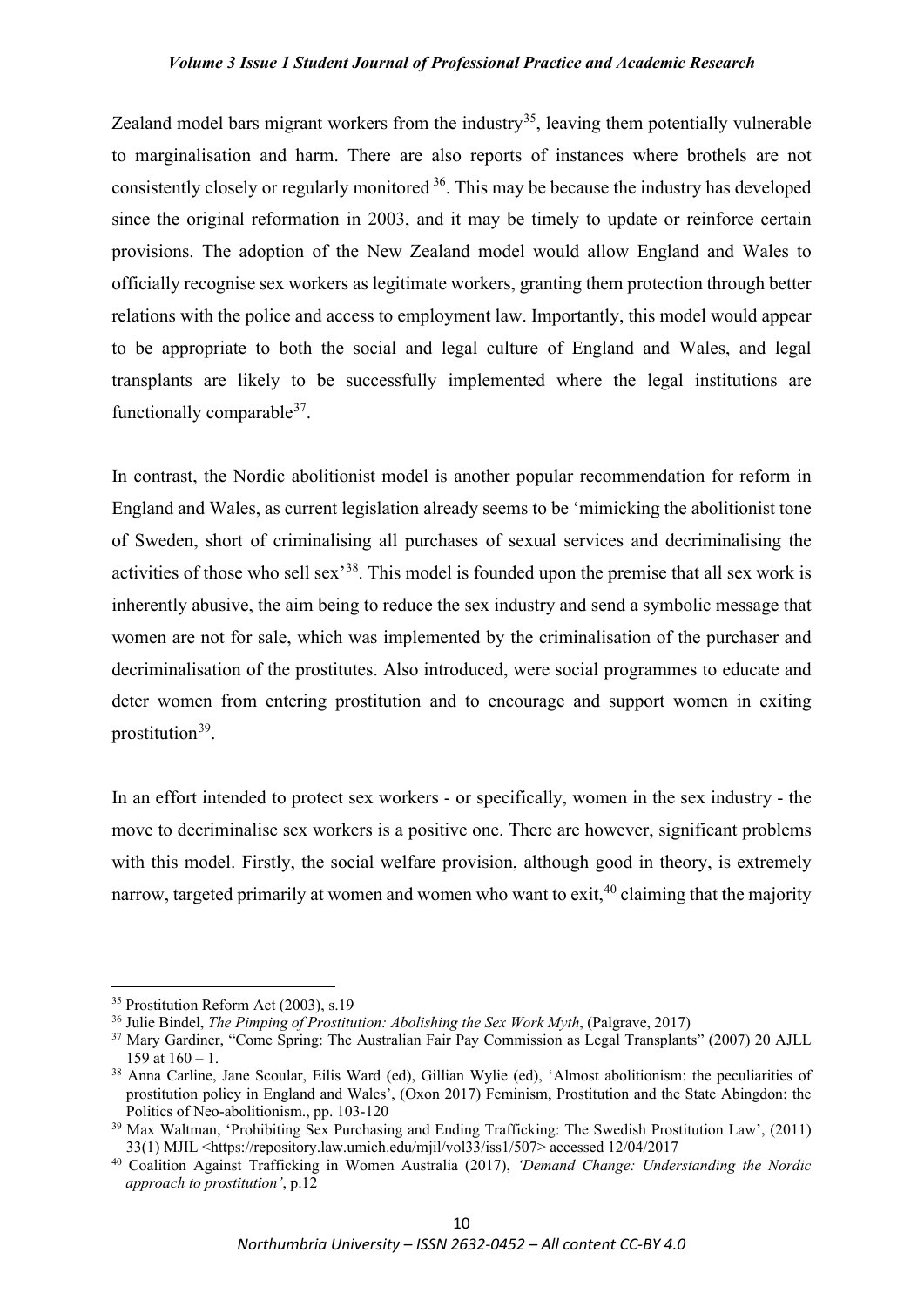of sex workers "just want out"<sup>[41](#page-7-0)</sup> – there is consequently little to no support for those wishing to remain sex workers, and male and transsexual workers are ignored. This school of thought also fails to consider why sex workers may want to exit. For some, it may be true that this is not work that they would freely choose to do were it not for financial obligations or socioeconomic constraints. However, some workers may wish to exit not because of the work they do, but because of the conditions they are forced to work under – this would be particularly relevant in England and Wales where they are subjected to laws such as s.14 PCA. Under the abolitionist model, the sex workers who do not want to exit or are unable to, are not only unprotected but are also demonised. In practice, although sex work appears to have decreased in the on-street market, this is in fact not so much a decrease as it is a displacement<sup>[42](#page-7-1)</sup>. The law in fact exacerbates the problem it seeks to address, as sex workers are increasingly marginalised and forced underground, where they are even less visible and more at risk of harm<sup>[43](#page-7-2)</sup>.

Legal transplants can be hugely beneficial in so far as they "promote desirable social or legal changes which have been observed to arise from the implementation of such a law in other countries"[44.](#page-7-3) However, legal transplants may also be problematic and may not translate. The most obvious potential issue is that of cultural differences. Laws and legal systems are inextricably linked to their host country, as its culture shapes not only the laws themselves but also the reasoning underpinning them and the attitudes towards their implementation. As a result, laws are often designed to tackle specific problems<sup>[45](#page-7-4)</sup> (sometimes in a specific way) which may not reflect the problems that England and Wales wishes to address or how it wishes to do so.

One viable option for reform in England and Wales would be to implement only certain aspects of the New Zealand model, or combine them with elements from other models. For example, the New Zealand model could be implemented combined with social welfare programmes similar to those set out in the Nordic model, but extended to include male and transsexual sex workers. If implemented in England and Wales, such educational programmes could raise

<span id="page-7-0"></span><sup>41</sup>Nordic Model Now (1 October 2017), *'Lies, Damn Lies and Ignoring Statistics: How the Decriminalisation of Prostitution is No Answer',* <https://nordicmodelnow.org/2017/10/01/lies-damn-lies-and-ignoring-statisticshow-the-decriminalisation-of-prostitution-is-no-answer/> accessed 25/03/2018

<span id="page-7-1"></span><sup>42</sup> Commons Select Committee, Prostitution: The Sex Buyer Law, (HC 2016)

<span id="page-7-2"></span><sup>&</sup>lt;sup>43</sup> ibid<br><sup>44</sup> Otto Kahn-Freund, in "On Uses and Misuses of Comparative Law" (1974) 37 *Mod L Rev* 1

<span id="page-7-4"></span><span id="page-7-3"></span><sup>&</sup>lt;sup>45</sup> International Academy of Comparative Law, J. C. Gibson, Jorge A. Sánchez Cordero (ed.), 'Legal Culture and Legal Transplants', Volume 1 –Special Issue 1, Article 2, (Washington, D.C. 2010)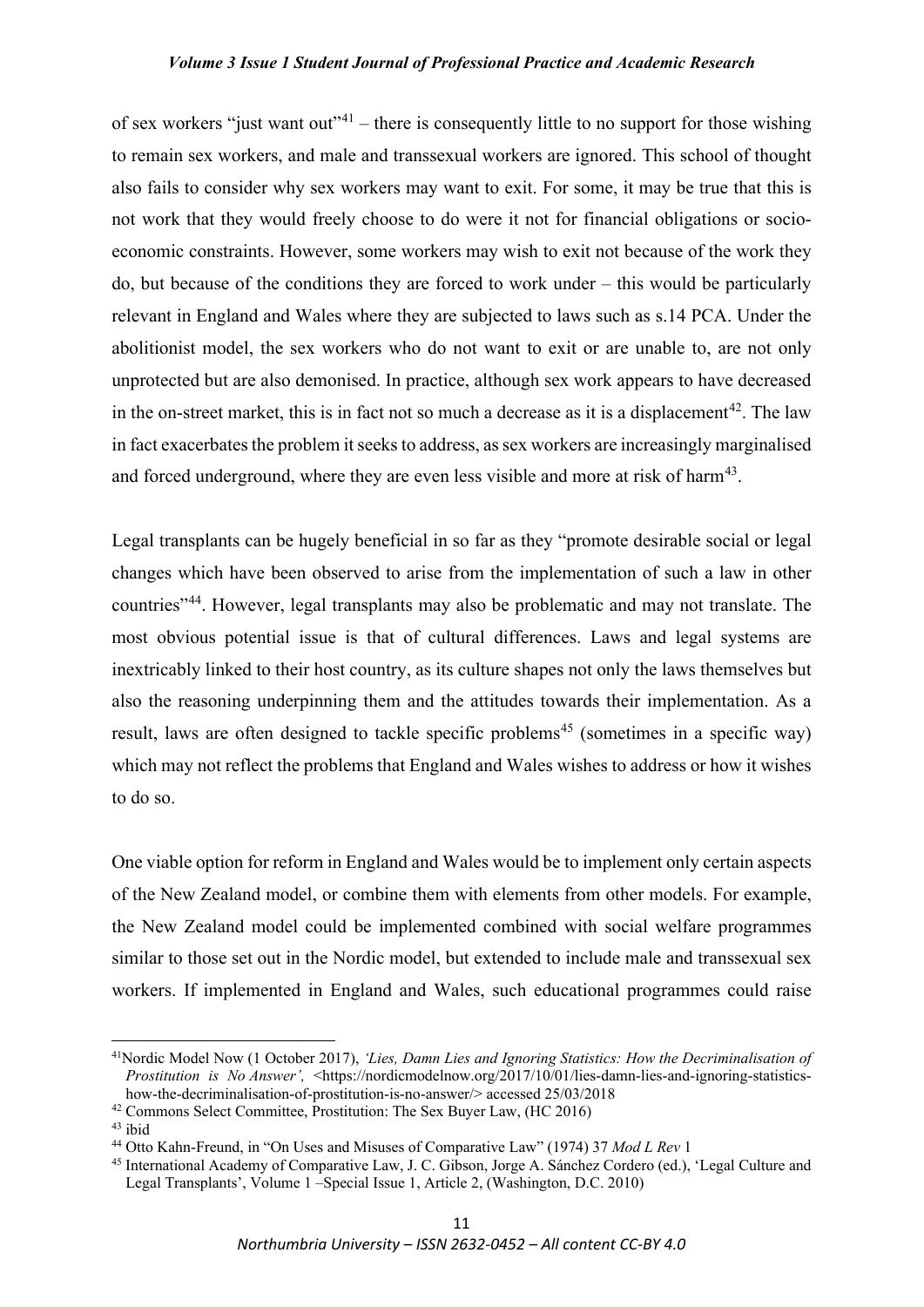awareness among sex workers regarding their rights, the support services available to them, and ways to work safely and in good health - unlike the Nordic model aimed at discouraging entering sex work.

Alternatively, England and Wales might simply reform some of the laws currently in force in lieu of transplanting a specific model. For example, redefining 'control' in the context of s.52- 52 of the SOA in order to allow sex workers to work in premises they rent or employ security staff without the risk that they could be liable would grant sex workers greater flexibility and safety in their work. This would also contemporise the law and arguably, make it more effective - particularly if in addition, 'prostitute' were redefined to mean 'voluntary prostitution', with separate definitions and provisions made for 'forced prostitution' (i.e. exploitation). For example, there should be stricter penalties for those involved in exploitation, whilst clients of 'voluntary prostitution' should arguably be decriminalised subject to the normal sexual offences and workers' rights laws.

Similarly, s.14(2) PCA calls for reform. This provision would have a clearer application apply and would be more effective in targeting exploitation if it were not a strict liability offence for the client. It might even be better governed in a separate section dealing specifically with exploitation and trafficking so as to more effectively target the exploiters and encourage reports of suspected exploitation.

In conclusion, sex workers are a significant (if somewhat hidden) population, currently subjected to criminalisation, marginalisation and numerous health risks - all of which they must face alone, as they are prevented from legally seeking help from peers, employing security and risk criminal consequences should they reach out to law enforcement. Certain elements of the current law (the PCA and SOA in particular), leave the sex worker very vulnerable, and clients at risk of being criminalised. Prostitution will most likely always be a part of society, and in any event, it is part of society now and so must be properly legislated. If the aim is to help and protect sex workers then repressive and ineffective legislation is certainly not the answer. Currently, the 'exaggeration of the number of sex workers is being used to enforce more punitive measures, and reinforce a stereotype of sex workers as exclusively female and